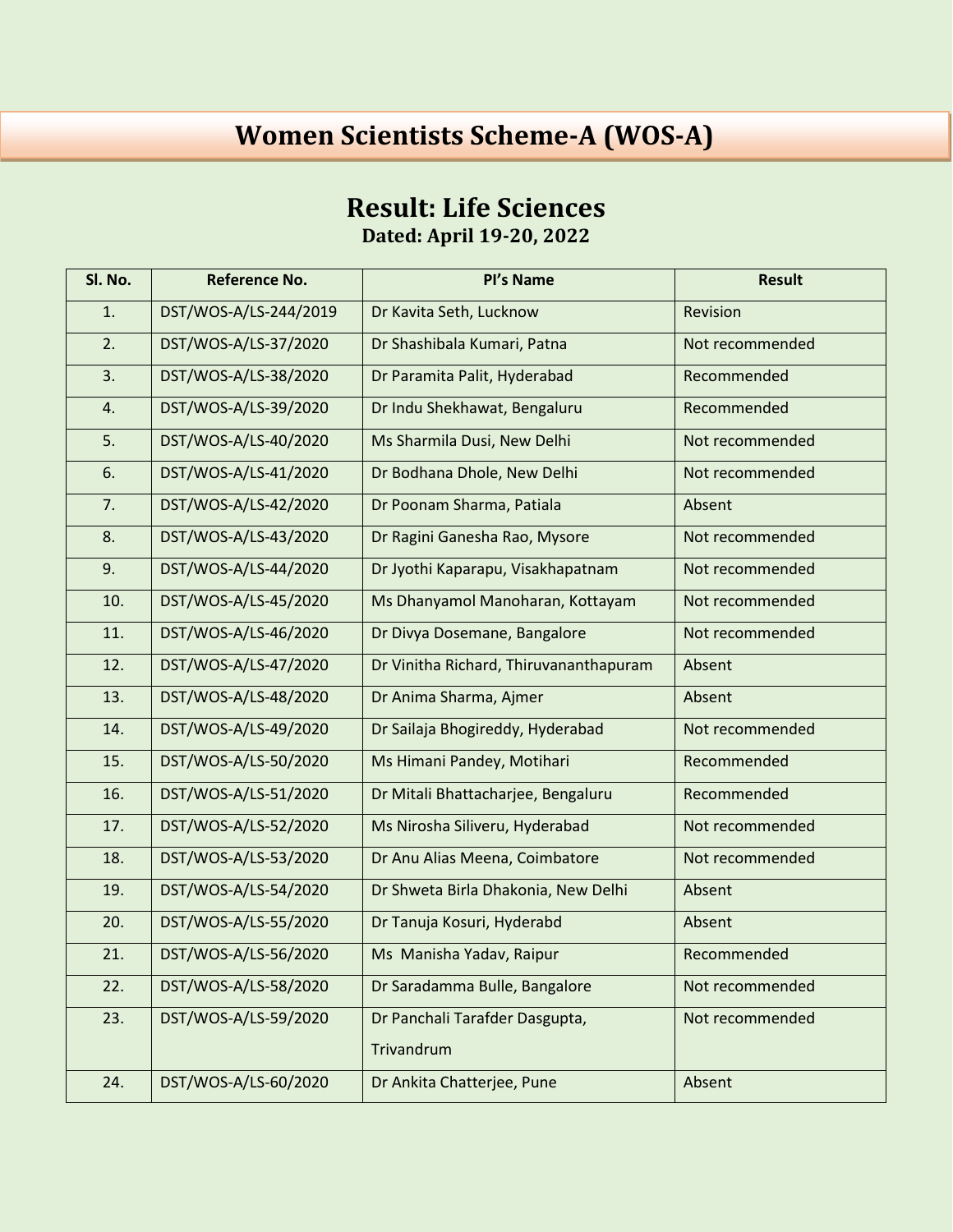| 25. | DST/WOS-A/LS-61/2020 | Dr Debjani Basu, Mohanpur              | Recommended     |
|-----|----------------------|----------------------------------------|-----------------|
| 26. | DST/WOS-A/LS-62/2020 | Ms Smita Rambhau Pillewan, Pune        | Not recommended |
| 27. | DST/WOS-A/LS-63/2020 | Dr Subuhi Khan, Bareilly               | Not recommended |
| 28. | DST/WOS-A/LS-64/2020 | Dr Navdeep Kaur, Amritsar              | Recommended     |
| 29. | DST/WOS-A/LS-65/2020 | Dr Payal Soan, Jaipur                  | Absent          |
| 30. | DST/WOS-A/LS-66/2020 | Dr Iswarya Deepti Aditya Vaddiparti,   | Recommended     |
|     |                      | Visakhapatnam                          |                 |
| 31. | DST/WOS-A/LS-67/2020 | Ms Bhavana V, Bangalore                | Absent          |
| 32. | DST/WOS-A/LS-68/2020 | Dr Hithamani Gavirangappa, Mysuru      | Absent          |
| 33. | DST/WOS-A/LS-69/2020 | Ms Jaspreet Kaur, Chandigarh           | Not recommended |
| 34. | DST/WOS-A/LS-70/2020 | Ms Urmila Devi, Chandigarh             | Absent          |
| 35. | DST/WOS-A/LS-71/2020 | Ms Minoti Gupta, Chandigarh            | Not recommended |
| 36. | DST/WOS-A/LS-72/2020 | Dr Vasudha Bakshi, Hyderabad           | Not recommended |
| 37. | DST/WOS-A/LS-73/2020 | Ms Pooja Ganpat Swami, Wardha          | Recommended     |
| 38. | DST/WOS-A/LS-74/2020 | Ms Meera Arvindkumar Chaurasiya, Pune  | Recommended     |
| 39. | DST/WOS-A/LS-75/2020 | Ms Nidhi Singh, New Delhi              | Absent          |
| 40. | DST/WOS-A/LS-76/2020 | Dr Harini Lakshminarasimhan, Bangalore | Absent          |
| 41. | DST/WOS-A/LS-77/2020 | Dr Ruchi Rai, Varanasi                 | Not recommended |
| 42. | DST/WOS-A/LS-78/2020 | Dr Sulekha Adhikary, Tirupati          | Absent          |
| 43. | DST/WOS-A/LS-79/2020 | Dr Pushpa Rani Guvvala, Bangalore      | Not recommended |
| 44. | DST/WOS-A/LS-80/2020 | Dr Sameera Begum, Mangalore            | Recommended     |
| 45. | DST/WOS-A/LS-81/2020 | Ms Chhandashree Behera, Berhampur      | Not recommended |
| 46. | DST/WOS-A/LS-82/2020 | Ms Akancha Gupta, Lucknow              | Absent          |
| 47. | DST/WOS-A/LS-83/2020 | Dr Nayimabanu Taredahalii, Bangalore   | Revision        |
| 48. | DST/WOS-A/LS-84/2020 | Ms Rajeswari Koyyada, Hyderabad        | Absent          |
| 49. | DST/WOS-A/LS-85/2020 | Dr Amandeep Kaur, Amritsar             | Not recommended |
| 50. | DST/WOS-A/LS-86/2020 | Dr Deepti Sethi, Chandigarh            | Recommended     |
| 51. | DST/WOS-A/LS-87/2020 | Dr Pratima Vishwakarma, Gorakhpur      | Not recommended |
| 52. | DST/WOS-A/LS-88/2020 | Dr Sonia Jain, New Delhi               | Not recommended |
| 53. | DST/WOS-A/LS-89/2020 | Ms Pooja Soni, Bhopal                  | Not recommended |
| 54. | DST/WOS-A/LS-90/2020 | Dr Aruna Kumari Kalla, Bengaluru       | Absent          |